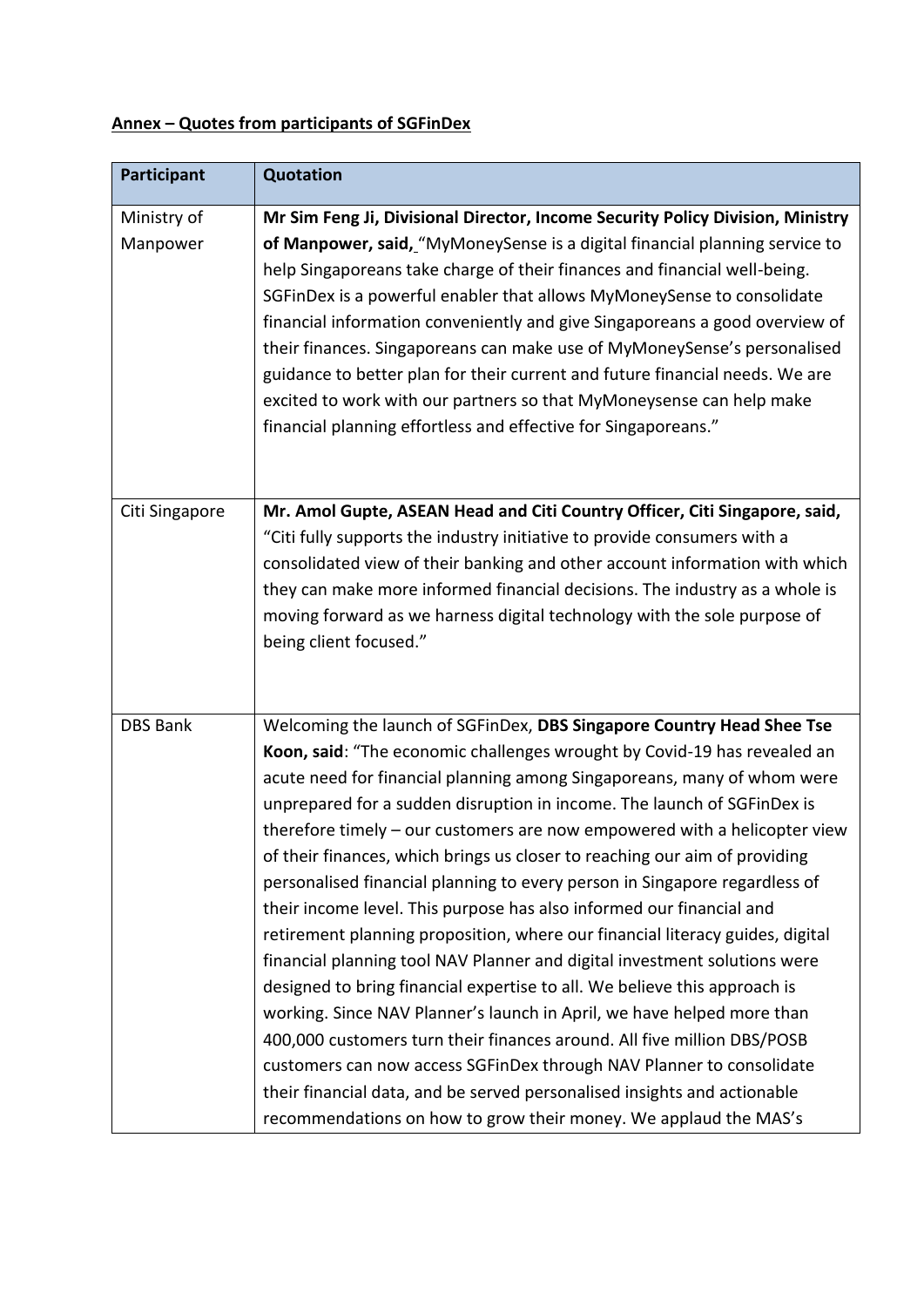|                       | foresight in introducing SGFinDex, which will amplify industry efforts to help                    |
|-----------------------|---------------------------------------------------------------------------------------------------|
|                       | people achieve financial wellness."                                                               |
|                       |                                                                                                   |
| <b>HSBC Bank</b>      | Anurag Mathur, Head, Wealth and Personal Banking, HSBC Bank                                       |
| (Singapore)           | (Singapore), said, "Planning for one's financial health today and in the future                   |
|                       | has never been more important. SGFinDex will allow banks to gain deeper                           |
|                       | insights on our customers which would help us tailor more holistic financial                      |
|                       | solutions for them. Given HSBC customers typically have international needs,                      |
|                       | be it for their children's education or investment opportunities, having a clear                  |
|                       | view of their financial information via HSBC FinConnect will enable us to                         |
|                       | better guide them on their financial health and fitness."                                         |
|                       |                                                                                                   |
| Maybank               | Dr John Lee, Country CEO and CEO of Maybank Singapore, said, "SGFinDex is                         |
| Singapore             | yet another example of Singapore's continued push towards tech-enabled                            |
| Limited               | excellence in customer-centricity. Riding on SGFinDex capabilities, Maybank                       |
|                       | is pleased to launch MView, a service that enables customers to gain a                            |
|                       | holistic view of their financial status (including their Etiqa life insurance                     |
|                       | policies) on both Maybank2u SG app and Online Banking. We look forward to                         |
|                       | equipping our customers with the tools and insights to help them reach their<br>financial goals." |
|                       |                                                                                                   |
|                       |                                                                                                   |
| Standard              | Mr Patrick Lee, CEO, Standard Chartered Bank (Singapore) Limited, said,                           |
| <b>Chartered Bank</b> | "Standard Chartered is excited to be part of this industry-wide collaboration                     |
| (Singapore)           | to make financial planning more seamless for consumers.                                           |
|                       |                                                                                                   |
|                       | An inclusive financial ecosystem provides consumers with greater ease and                         |
|                       | access to financial services, and adding SGFinDex to our suite of digital                         |
|                       | solutions is a natural progression to make self-service banking even more                         |
|                       | intuitive and holistic for our clients. This consolidated view helps consumers                    |
|                       | to gain greater perspective of their financial health and habits, as they take                    |
|                       | steps towards achieving their financial goals."                                                   |
| <b>OCBC Bank</b>      | Mr Sunny Quek, Head of Consumer Financial Services Singapore, OCBC                                |
|                       | Bank, said, "SGFinDex will open up more opportunities that allow customers                        |
|                       | access to simpler and more comprehensive financial guidance towards their                         |
|                       | goals. Through the OCBC Financial Wellness Index, we set out to understand                        |